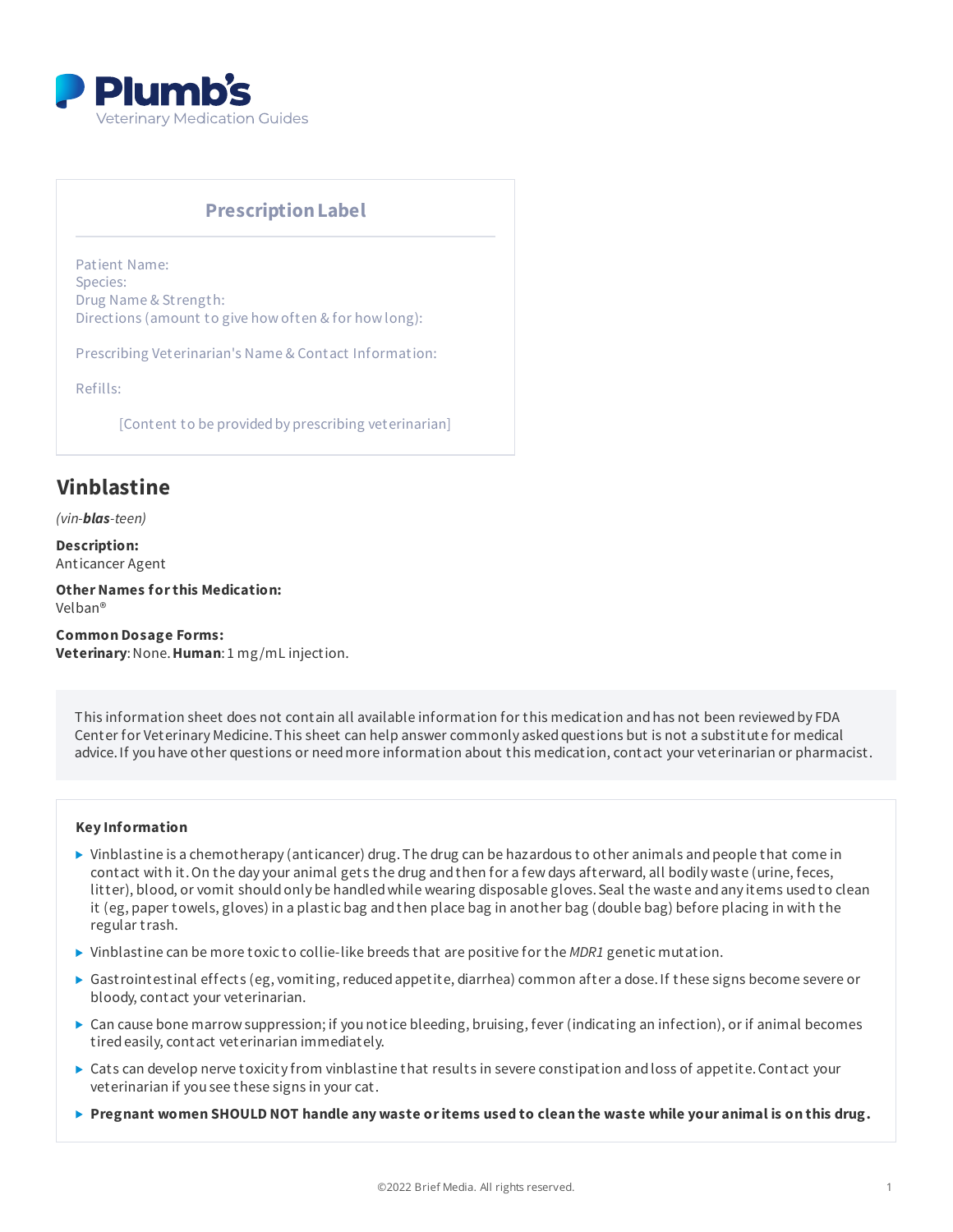## **How is this medication useful?**

Vinblastine is an injectable chemotherapy drug usedto treat a variety of cancers in humans andanimals.The FDA (U.S. Food& Drug Administration) has approvedthis drug for use in humans but it is not officially approvedfor use in animals.The FDA allows veterinarians to prescribe products containing this drug in different species or for other conditions in certain situations. You and your veterinarian can discuss why this drug is the most appropriate choice.

#### **What should I tell my veterinarian to see if this medication can be safely given?**

Many things might affect how well this drug will work in your animal.Be sure to discuss the following with your veterinarian so together you can make the best treatment decisions.

- $\blacktriangleright$  Tell your veterinarian and pharmacist what medications (including vitamins, supplements, or herbal therapies) you are giving your animal, as well as the amount andschedule of each.
- Tell your veterinarian about any conditions or diseases your animal may have now or has hadin the past.**Vinblastine should be used with caution in animals with liver disease.**
- If your animal has been treatedfor the same disease or condition in the past, tell your veterinarian about the treatment andhow well it didor didn't work.
- If your animal is pregnant or nursing, talk to your veterinarian about the risks of using this drug.
- $\blacktriangleright$  Tell your veterinarian and pharmacist about any medication side effects (including allergic reactions, lack of appetite, diarrhea, itching, hair loss) your animal has developedin the past.

#### How long until I will know if this medication is working, and how long will the effects of this medication last?

This medication takes several days until beneficial effects occur. Full effects of this medication may not be evident for several weeks.However, side effects (eg, upset stomach or sleepiness) may occur right away.Improvement of clinical signs will be gradual over the time that it takes the medication to reach its full efficacy.The effects of this medication are moderate in duration, meaning they may last for a few days, although the benefits may be prolongedif your animal has decreasedkidney and/or liver function.

#### **When should this medication not be used or be used very carefully?**

No drug is 100% safe in all patients, but your veterinarian will discuss with you any specific concerns about using this drug in your animal.

This drug **SHOULD NOT** be usedin patients:

- $\triangleright$  With severe liver disease, severe bone marrow suppression, or active bacterial infections.
- $\blacktriangleright$  That have experienced a severe allergic reaction to it or vincristine.

This drug shouldbe used**WITH CAUTION** in:

- $\triangleright$  Dog breeds that may have a certain genetic mutation (*MDR1*) until they are tested for this mutation. This mutation is most commonly found in "white feet" breeds, including collies, Australian shepherds, shelties, long-haired whippets. Dogs that have this mutation may be overly sensitive to the effects of this drug.
- Animals with moderate bone marrow suppression.
- Animals with liver disease.

If your animal has any of these conditions, talk to your veterinarian about the potential risks versus benefits.

#### **What are the side effects of this medication?**

#### *Side effects that may be serious orindicate a serious problem:*

- ▶ Vomiting, diarrhea, ulcers, and poor appetite. Vinblastine can cause severe vomiting after it is given; your veterinarian may prescribe medication to help with this problem.Mildloss of appetite (eating less) andoccasional vomiting 2-5 days after a dose are not unusual.If you see severe vomiting or bloody diarrhea, call your veterinarian immediately.
- ► Cats: Damage to the nerves of the gastrointestinal tract; this effect can cause constipation and a loss of appetite. If your cat stops eating or is constipated, contact your veterinarian immediately.
- ► Bone marrow suppression. The effects on bone marrow usually occur 4-9 days following a treatment. Your veterinarian will do bloodtests to watch for this, but if you see bleeding, bruising, fever (indicating an infection), or if your animal becomes tired easily, contact your veterinarian immediately.
- Skin andtissue damage at the injection site.If this drug leaks out of the vein while it is being given, it can cause severe damage to the skin and surrounding tissue. If you see swelling or redness in the area where this drug was given, contact your veterinarian